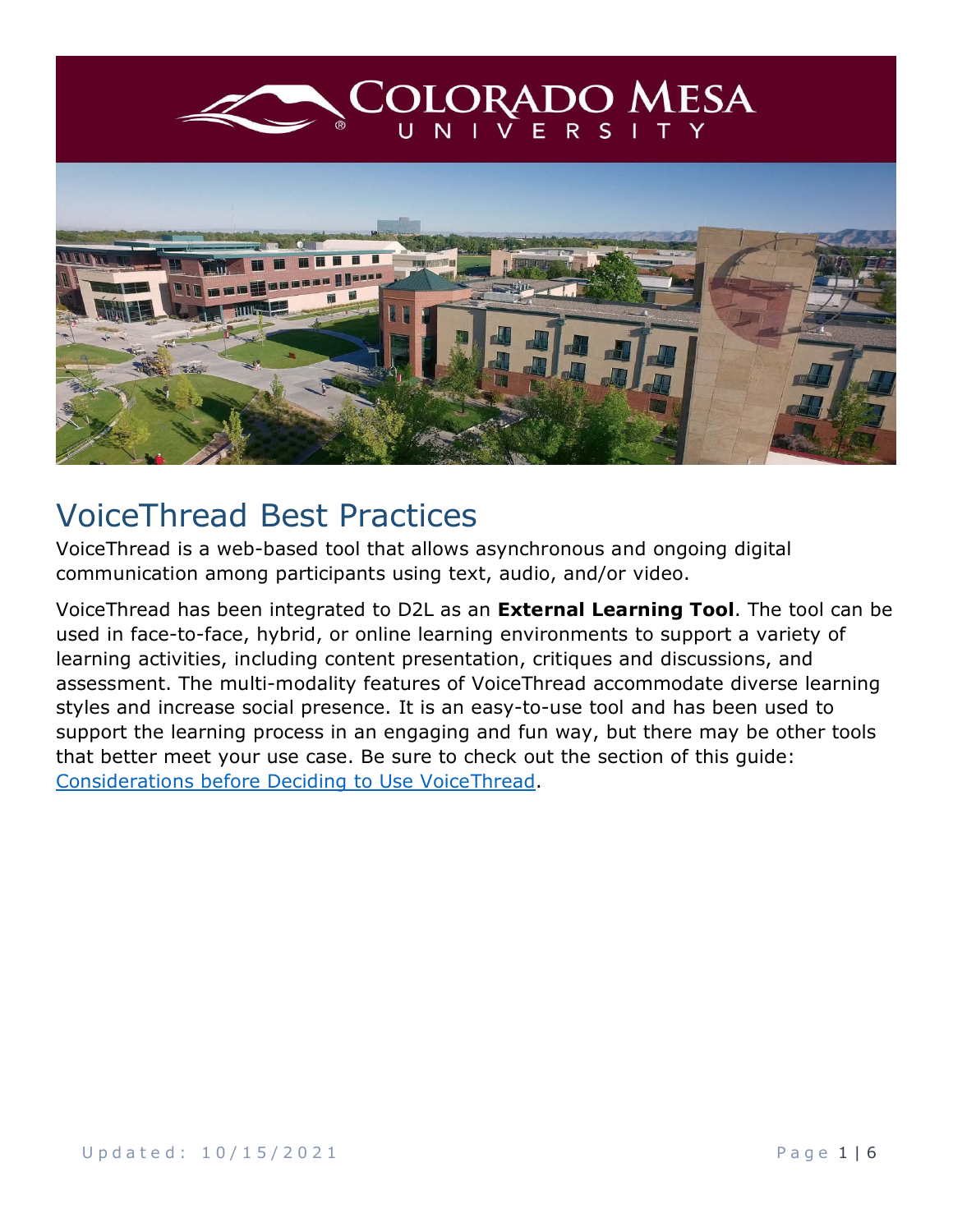

## <span id="page-1-0"></span>**Contents**

## <span id="page-1-1"></span>Tutorial Video(s)

#### [Tutorials for VoiceThread](https://voicethread.com/myvoice/browse/threadbox/890/)

VoiceThread also frequently offers free, interactive training webinars. To register or view past webinar recordings, visit [VoiceThread's workshops web page.](https://voicethread.com/workshops)

## <span id="page-1-2"></span>Best Practices for Using VoiceThread

#### <span id="page-1-3"></span>**Creating**

- 1. To keep the **animation** on existing **PowerPoint** slides while uploading them to VoiceThread, save them as a **video**. Refer to [instructions for converting](https://support.office.com/en-au/article/Turn-your-presentation-into-a-video-c140551f-cb37-4818-b5d4-3e30815c3e83)  [PowerPoint slides into a video](https://support.office.com/en-au/article/Turn-your-presentation-into-a-video-c140551f-cb37-4818-b5d4-3e30815c3e83) to learn how to do this.
- 2. To keep **PowerPoint** slides' **format** (e.g. fonts), save the slides as a **PDF** or an **image** file before uploading to VoiceThread. (VoiceThread recommends using image files vs document files.)
- 3. For more details on acceptable **file types and sizes**, check out [VoiceThread's](https://voicethread.com/howto/file-types-accepted/)  [troubleshooting guide on file types.](https://voicethread.com/howto/file-types-accepted/)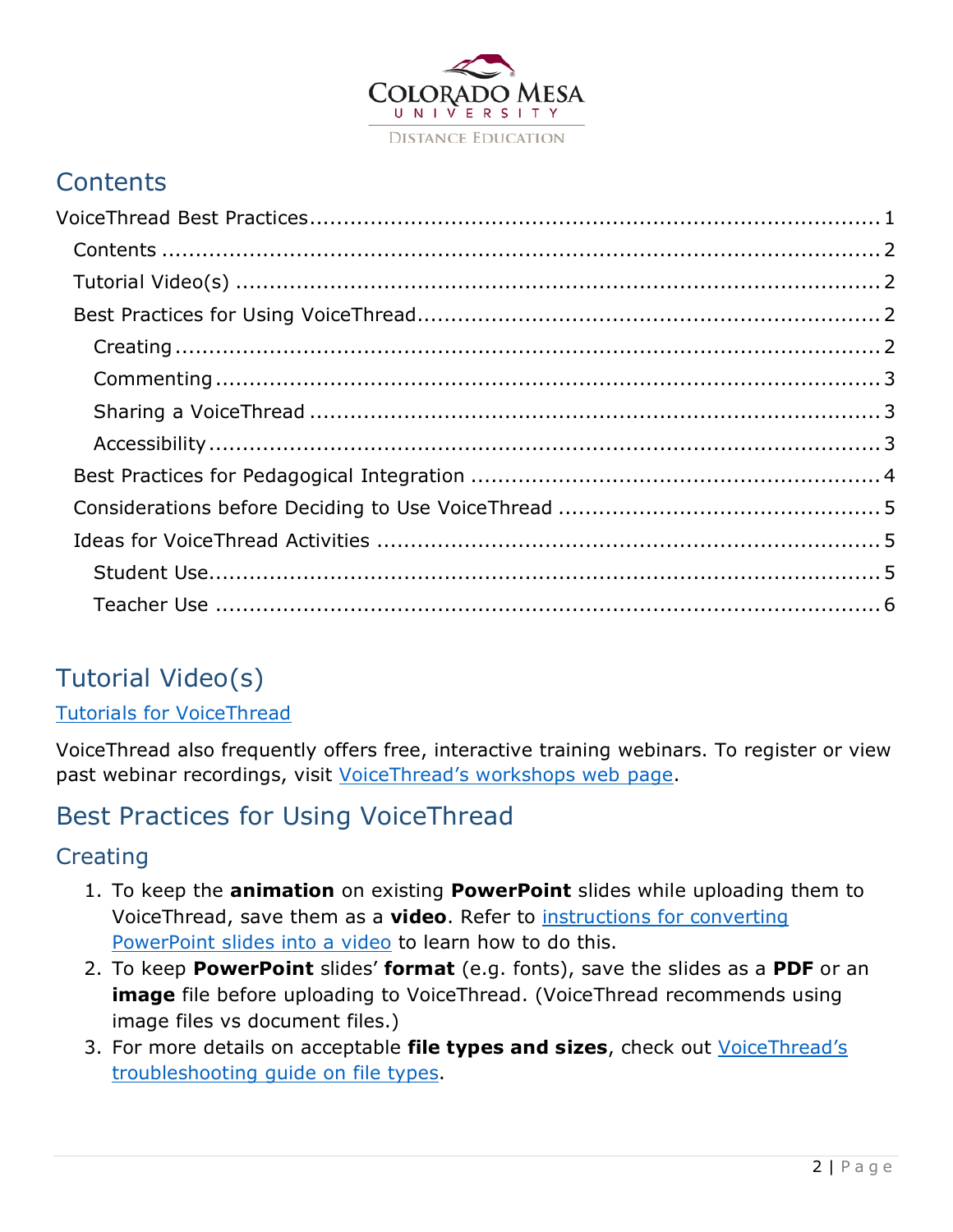

#### <span id="page-2-0"></span>**Commenting**

- 1. Complete editing all the slides **before** recording any audio or video comments on them since the comments in the form of audio or videos **cannot** be edited once completed. The only way to change it is to record it again. Prepare a transcript for long comments if needed.
- 2. While recording comments on multiple slides, make sure to **uncheck Automatically Advance to the next slide** in **Playback Options** in order to leave enough time for narrating on each slide and advance to the next slide manually.
- 3. Use different **identities** for different commenting purposes. For example, use "instructor" identity for recording lectures, use "feedback" identity to provide feedback to students. Comments can be easily sorted out based on their identities. Check out [VoiceThread's guide on using identities.](https://voicethread.com/howto/using-identities-2/)
- 4. Mention the **name** of the student while providing comments to a particular student to make sure the message is received by the right person.
- 5. Make sure the environment is **quiet** while recording long comments, especially a lecture. It is recommended to use a **headset** while recording audio.
- 6. Check **Enable Comment Moderation** on the **Playback Options** page when participants' comments are **private** or might be sensitive. Comments will be hidden from all participants unless the creator decides to reveal them. This feature is also useful when the VoiceThread is used as an **assessment** tool. Refer to [VoiceThread's Enable Comment Moderation guide.](https://voicethread.com/howto/using-comment-moderation/)

#### <span id="page-2-1"></span>Sharing a VoiceThread

Make **copies** of a VoiceThread to be used in different sections of the same course. It is recommended to name the copies with course name + section number. By doing this, students' comments from different sections will not be mixed together. This is helpful when the instructor hopes to grade students' comments and enter their grades in different sections.

#### <span id="page-2-2"></span>Accessibility

- 1. VoiceThread offers a [variety of options for interaction](https://voicethread.com/about/features/accessibility) and supports Universal [Design for Learning \(UDL\).](https://voicethread.com/workshops/voicethread-and-universal-design-for-learning-udl-4/)
- 2. Direct students with **visual impairments** (who use screen readers) who need accommodations to switch to [VoiceThread Universal](https://voicethread.com/howto/voicethread-universal/) from their accounts.
- 3. Creators (instructors or students) can provide **closed captions** for students with hearing impairments. Creators can [add closed captions](http://docs.voicethread.com/web-application/accessibility-web-application/closed-captioning/) for each slide. Creators have the option to upload a caption file (.dfxp, .srt, .sami, .scc, or .sbv) or request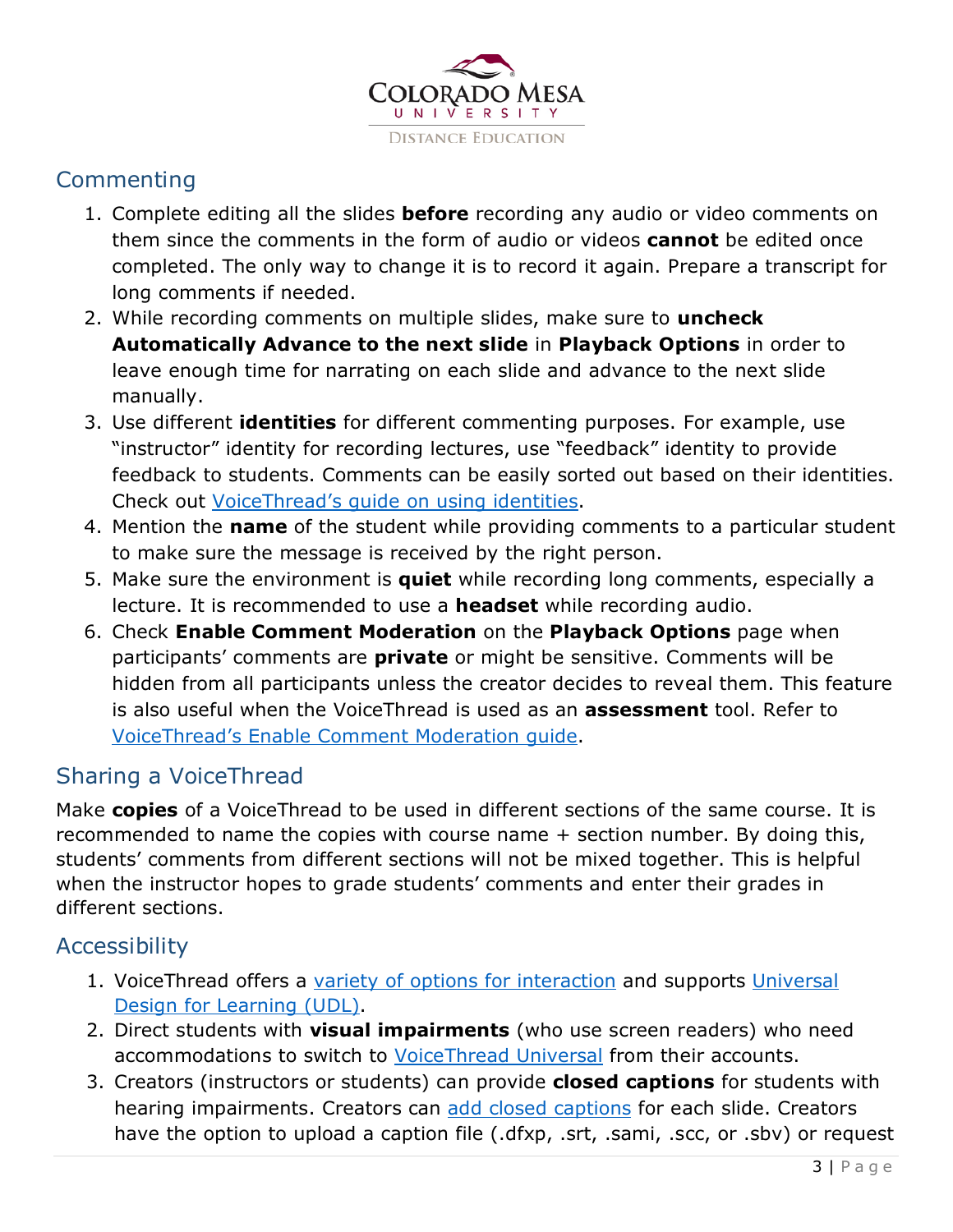

captions from VoiceThread. These machine captions may take up to 4 days to load and will need to be edited for accuracy. Refer to the [Adding Captions to](https://www.coloradomesa.edu/distance-education/documents/adding_captions_voicethread.pdf)  [VoiceThread](https://www.coloradomesa.edu/distance-education/documents/adding_captions_voicethread.pdf) guide for more directions.

## <span id="page-3-0"></span>Best Practices for Pedagogical Integration

- 1. Prior to using VoiceThread, direct students to the **resources** on how to use VoiceThread. Create a VoiceThread for students to practice using it. Gradually increase the complications of VoiceThread application throughout the course learning in order to make sure students are able to focus on learning the content rather than the technical aspects of VoiceThread. Provide [VoiceThread guides](https://voicethread.com/howto/category/viewing-web-application/) for students. Depending on how you are using VoiceThread, direct students to our guides: [Commenting on a VoiceThread](https://www.coloradomesa.edu/distance-education/documents/commenting_voicethread_student_version.pdf) and [Completing a Graded Assignment.](https://www.coloradomesa.edu/distance-education/documents/completing_graded_voicethread_assignment)
- 2. Review **netiquette** guidelines with students. Create a safe, friendly, encouraging learning community for all the students.
- 3. It is highly recommended that the instructor's **expectations and directions** for a particular VoiceThread activity are explicitly communicated at the beginning of the VoiceThread. Communicate by **both text and audio/video** so the students can find the information related to the VoiceThread activity in one place and minimize the possibility of misunderstanding.
- 4. Provide a few **quality examples** of comments or VoiceThread presentations created by other students to demonstrate and clarify expectations for participation.
- 5. Keep a VoiceThread presentation/lecture **under 20 minutes**. VoiceThread recommends breaking up instructor comments to about **1 minute** or so per slide. It is recommended to insert a slide of short quizzes or open-ended questions during the lecture to keep students engaged and thinking.
- 6. Consider narrating with a **webcam**. Webcam narration adds human presence and helps to create a learning community in an online course. Encourage students to use webcams for commenting, too.
- 7. Use the **Doodling** function to increase teaching presence and keep students engaged. Check out [VoiceThread's Doodling guide.](https://voicethread.com/howto-categories/doodling-web-application/)
- 8. Provide **feedback** for student work, such as an essay, by using audio or video comments with the Doodling feature. This will humanize the instructor's feedback and also improve the efficiency of feedback.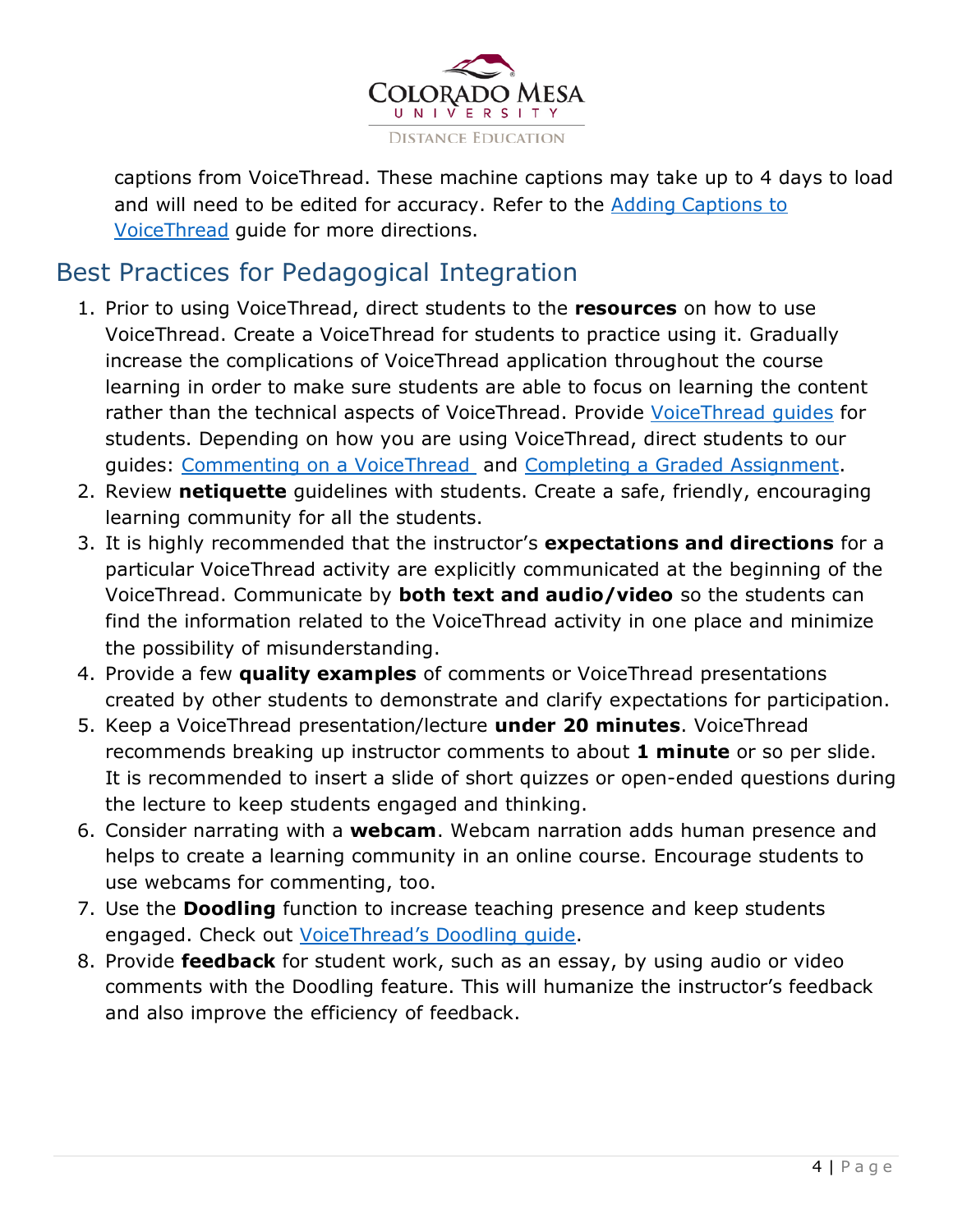

## <span id="page-4-0"></span>Considerations before Deciding to Use VoiceThread

**Long discussions**: VoiceThread can be a great, engaging option for discussions, especially with a smaller group. VoiceThreads used for discussions can become very long, especially if you have a large class. Consider limiting comment time – this can be enabled when you set up a comment assignment. Consider using D2L's Discussion tool with Video Note as another option.

**Voiceover for slides**: VoiceThread gives you the option to record slides with audio, video, and/or text comments. If you want to set up a watch or comment assignment, you may decide that this is a great option for delivering content to your students. You don't have to set up an assignment for students to view/interact with your slides though. Consider using Panopto or Zoom if you don't need students to comment.

**Watch assignments**: You may think that setting up a watch assignment is an option to enforce participation. Please note that in order for a student to submit a watch assignment, s/he has to watch 100% of every slide and comment.

**Captioning**: If you're primarily using VoiceThread for content, you probably have time to wait for the captions. However, since it takes 4 days for captions to load, consider the use of other tools if students need access to captions quickly during more interactive activities, such as in discussions. Use D2L's Discussion tool with Video Note as a more accessible option.

## <span id="page-4-1"></span>Ideas for VoiceThread Activities

VoiceThread is a **media sharing** and **discussion** platform and has been used in many ways to enhance student-student interaction, student-instructor interaction and studentcontent interaction in online courses. The following are some examples of VoiceThread applications in online courses; however, this is not an exhaustive list.

#### <span id="page-4-2"></span>Student Use

Generally speaking, there are three types of activities for students to use VoiceThread: **Viewing**, **Commenting/Discussion/Debates**, and **Creating**. Examples include:

- Icebreakers: self-introductions at the beginning of a semester
- Research presentations: research topics in groups or individually
- Debates: debate and discuss controversial issues
- Examples: share real life examples for some topic/theory/principles
- Evaluation: document and share the process of an activity for instructor or peer evaluation
- Digital storytelling
- Brainstorming